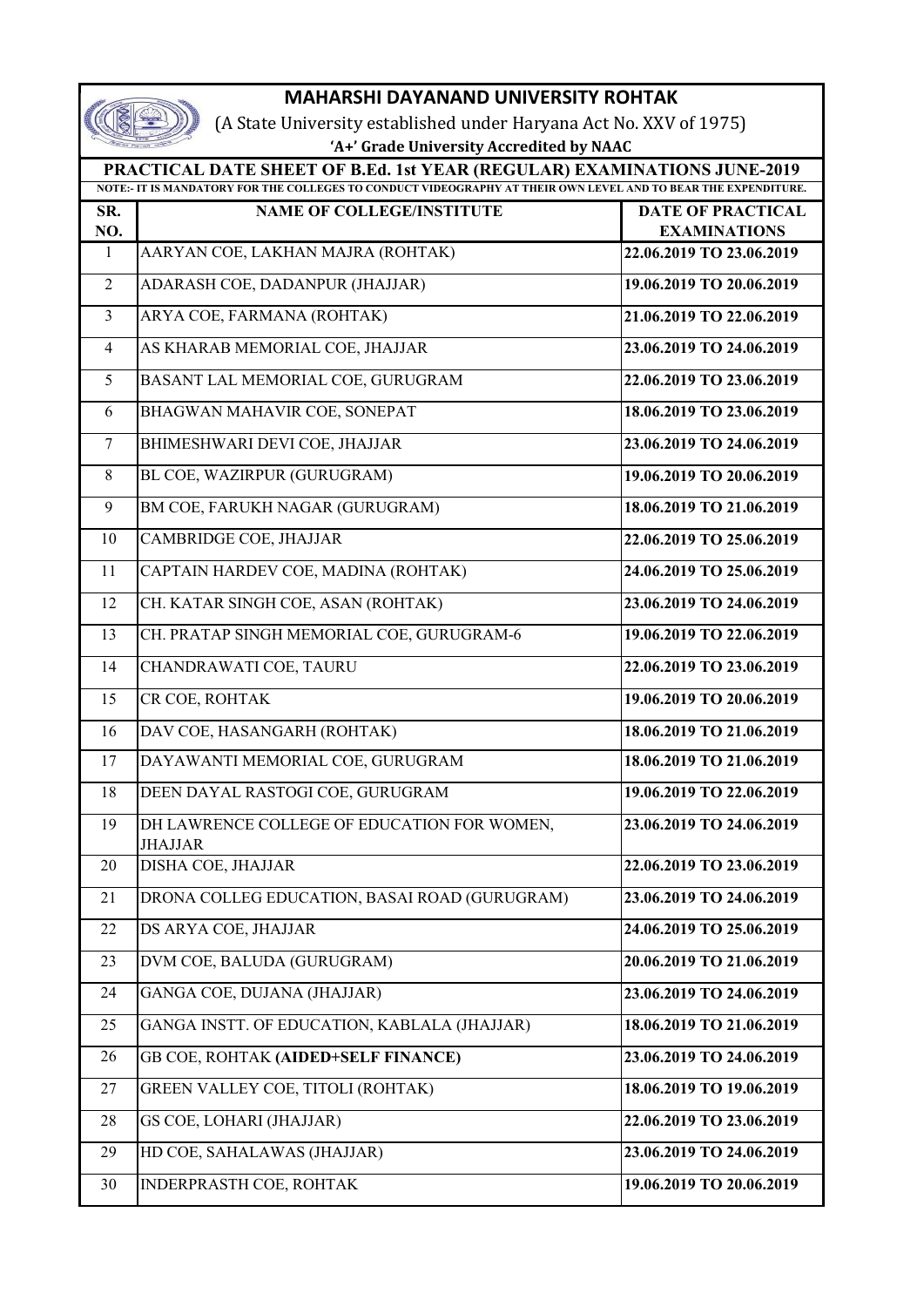| SR.<br>NO. | <b>NAME OF COLLEGE/INSTITUTE</b>                      | <b>DATE OF PRACTICAL</b><br><b>EXAMINATIONS</b> |
|------------|-------------------------------------------------------|-------------------------------------------------|
| 31         | <b>INDUS COE, ROHTAK</b>                              | 23.06.2019 TO 24.06.2019                        |
| 32         | IP COE, JASIA (ROHTAK)                                | 19.06.2019 TO 22.06.2019                        |
| 33         | IPJ COE, ISMAILA (ROHTAK)                             | 23.06.2019 TO 24.06.2019                        |
| 34         | IPS COE RESEARCH & TECHNOLOGY, ROHTAK                 | 23.06.2019 TO 24.06.2019                        |
| 35         | JHANKAR COLLEGE OF EDUCATION, GURUGRAM                | 22.06.2019 TO 23.06.2019                        |
| 36         | JINDAL COE, GURUGRAM                                  | 21.06.2019 TO 22.06.2019                        |
| 37         | JR KISAN COE, ROHTAK                                  | 19.06.2019 TO 20.06.2019                        |
| 38         | KIIT COE, GURUGRAM                                    | 23.06.2019 TO 24.06.2019                        |
| 39         | KIRORIMAL COE, KHEWRA, SONEPAT                        | 19.06.2019 TO 22.06.2019                        |
| 40         | KISSAN COE, MEHAM                                     | 18.06.2019 TO 21.06.2019                        |
| 41         | KVM COE, ROHTAK                                       | 19.06.2019 TO 22.06.2019                        |
| 42         | LAL BAHADUR SHASTRI COE, GURUGRAM                     | 21.06.2019 TO 22.06.2019                        |
| 43         | LAXMI COE, KASAN (GURUGRAM)                           | 23.06.2019 TO 24.06.2019                        |
| 44         | LAXMI COE, RATHIWAS (GURUGRAM)                        | 20.06.2019 TO 21.06.2019                        |
| 45         | LORD KRISHANA COE, GURUGRAM                           | 18.06.2019 TO 21.06.2019                        |
| 46         | LORD SHIVA COE, LAHLI, ROHTAK                         | 19.06.2019 TO 22.06.2019                        |
| 47         | LT. MAHIPAT SINGH COE, JHAJJAR                        | 19.06.2019 TO 22.06.2019                        |
| 48         | MAA GANGA COLLEGE OF EDUCATION, DUJANA                | 23.06.2019 TO 24.06.2019                        |
| 49         | MAA SARASWATI TEACHER TRAINING, MAKDOLA<br>(GURUGRAM) | 18.06.2019 TO 19.06.2019                        |
| 50         | MAJOR BIHARI LAL MEMORIAL COE, GURUGRAM               | 21.06.2019 TO 22.06.2019                        |
| 51         | MD COE, SARAI AURANGABAD (B/GARH)                     | 23.06.2019 TO 24.06.2019                        |
| 52         | MODERN COE, BAHADURGARH                               | 23.06.2019 TO 24.06.2019                        |
| 53         | MR COE, HASANPUR (JHAJJAR)                            | 20.06.2019 TO 21.06.2019                        |
| 54         | MR NAUHNTY COE, JHAJJAR                               | 21.06.2019 TO 22.06.2019                        |
| 55         | MRDAV COE, ROHTAK                                     | 18.06.2019 TO 19.06.2019                        |
| 56         | MT COE, KHARHAR (JHAJJAR)                             | 22.06.2019 TO 23.06.2019                        |
| 57         | NARAINA COE, KUTANA (ROHTAK)                          | 19.06.2019 TO 20.06.2019                        |
| 58         | NETAJI SUBHASH COE, JHAJJAR                           | 20.06.2019 TO 21.06.2019                        |
| 59         | OXFORD COE, KHURANPUR (GURUGRAM)                      | 22.06.2019 TO 23.06.2019                        |
| 60         | PARAMOUNT COE, CHUCHAKWAS (JHAJJAR)                   | 24.06.2019 TO 25.06.2019                        |
| 61         | PATAUDI COE, PATAUDI                                  | 19.06.2019 TO 22.06.2019                        |
| 62         | PRAGYA COE, JHAJJAR                                   | 19.06.2019 TO 22.06.2019                        |
| 63         | PUJYA SWAMI, VIVEKANAND COE, JHANGIRPUR (JHAJJAR)     | 23.06.2019 TO 24.06.2019                        |
| 64         | RAMA KRISHNA COE, CHANDI (ROHTAK)                     | 23.06.2019 TO 24.06.2019                        |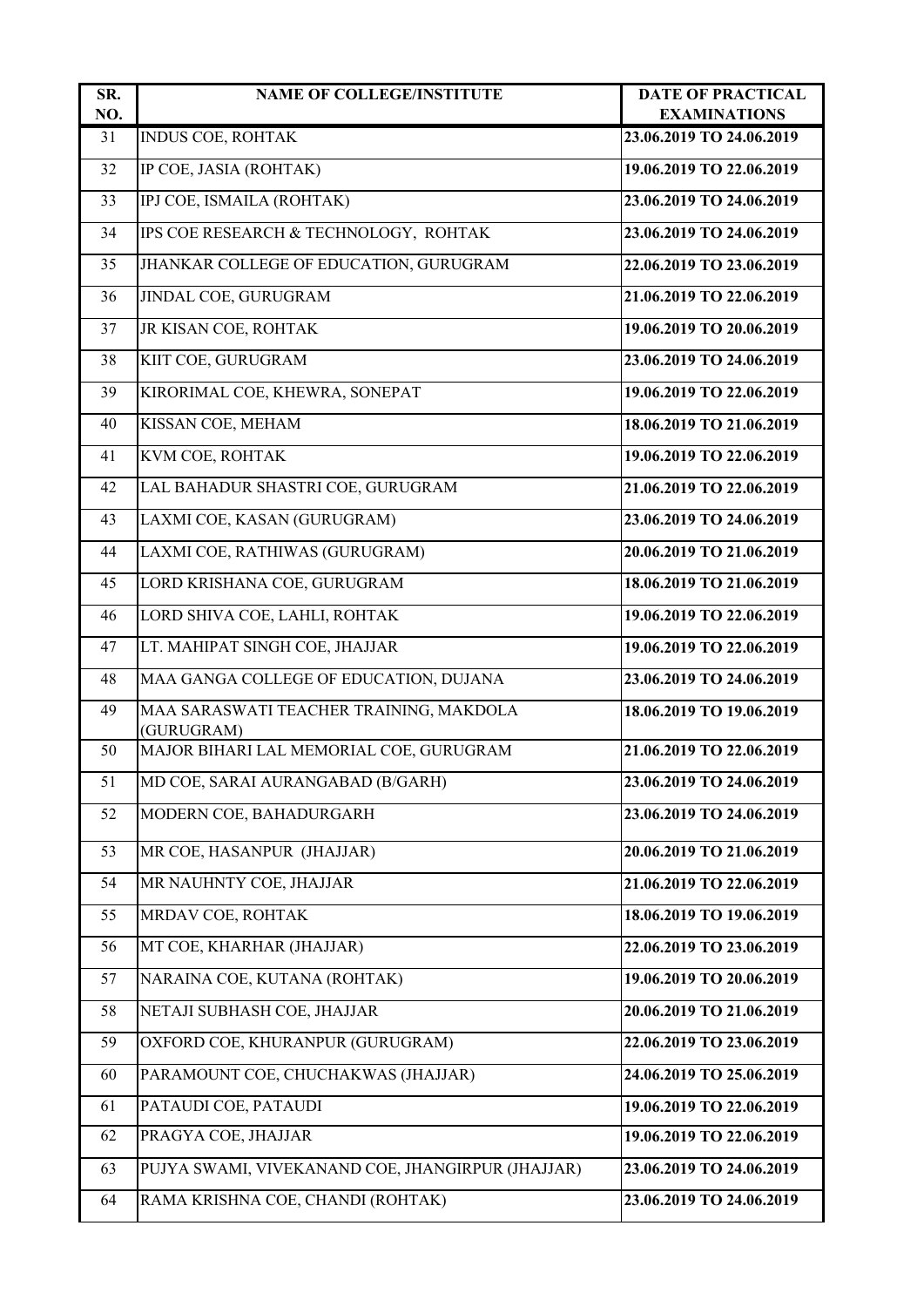| SR.<br>NO. | <b>NAME OF COLLEGE/INSTITUTE</b>                                      | <b>DATE OF PRACTICAL</b><br><b>EXAMINATIONS</b> |
|------------|-----------------------------------------------------------------------|-------------------------------------------------|
| 65         | RANJIT SINGH MEMORIAL COE, CHHARA (JHAJJAR)                           | 24.06.2019 TO 25.06.2019                        |
| 66         | RAO ADAL SINGH COE, MEWAT (GURUGRAM)                                  | 24.06.2019 TO 25.06.2019                        |
| 67         | RAO DALIP SINGH COE, GURUGRAM                                         | 21.06.2019 TO 22.06.2019                        |
| 68         | RAO MOHAR SINGH COE, JATUALI PATAUDI (GURUGRAM)                       | 24.06.2019 TO 25.06.2019                        |
| 69         | RAO MOHAR SINGH COE, SEC-73, BAHARAMPUR (GURUGRAM)                    | 19.06.2019 TO 22.06.2019                        |
| 70         | RAO NEKI RAM COE, GURUGRAM                                            | 24.06.2019 TO 25.06.2019                        |
| 71         | RAO NIHAL SINGH COE, JHAJJAR                                          | 23.06.2019 TO 24.06.2019                        |
| 72         | RAO RAM SINGH COE, GURUGRAM                                           | 23.06.2019 TO 24.06.2019                        |
| 73         | RAO UDMI RAM MEMORIAL COE, GURUGRAM                                   | 22.06.2019 TO 23.06.2019                        |
| 74         | RASHTRIYA COE, ROHTAK                                                 | 24.06.2019                                      |
| 75         | RASHTRIYA VIDHAYA COE, GURUGRAM                                       | 22.06.2019 TO 23.06.2019                        |
| 76         | RAVINDRA BHARTI COE, JHAJJAR                                          | 23.06.2019 TO 24.06.2019                        |
| 77         | RD COLLEGE OF EDUCATION, MUKUNDPUR, NN ROAD,<br>BAHADURGARH (JHAJJAR) | 23.06.2019 TO 24.06.2019                        |
| 78         | RK COE, BHORA KALAN (GURUGRAM)                                        | 23.06.2019 TO 24.06.2019                        |
| 79         | RK COE, HUMAYUPUR (ROHTAK)                                            | 18.06.2019 TO 19.06.2019                        |
| 80         | RLS COE, SIDHRAWALI (GURUGRAM)                                        | 18.06.2019 TO 19.06.2019                        |
| 81         | ROYAL INSTT. COE, GURUGRAM                                            | 18.06.2019 TO 19.06.2019                        |
| 82         | SAINI COLLEGE OF EDUCATION, ROHTAK                                    | 23.06.2019 TO 24.06.2019                        |
| 83         | SANSKRITI COE, ROHTAK                                                 | 19.06.2019 TO 20.06.2019                        |
| 84         | SARASWATI COE ,SHORA KOTHI ROHTAK                                     | 24.06.2019 TO 25.06.2019                        |
| 85         | SARASWATI VIDHA MANDIR COE, FIROZPUR ZIRKHA (MEWAT)                   | 18.06.2019 TO 21.06.2019                        |
| 86         | SARASWATI VIDYA MANDIR COE, MEHAM (ROHTAK)                            | 19.06.2019 TO 22.06.2019                        |
| 87         | SARDAR PATEL COE, FARUKH NAGAR (GURUGRAM)                             | 21.06.2019 TO 22.06.2019                        |
| 88         | SARVODYA COE, KHANPUR KHURD (JHAJJAR)                                 | 23.06.2019 TO 24.06.2019                        |
| 89         | SAT PRIYA COE, ROHTAK                                                 | 18.06.2019 TO 19.06.2019                        |
| 90         | SD COE, GURUGRAM                                                      | 22.06.2019 TO 23.06.2019                        |
| 91         | SD MEMORIAL COE, JHAJJAR                                              | 21.06.2019 TO 22.06.2019                        |
| 92         | SHEETLA COE, LAKHAN MAJRA (ROHTAK)                                    | 24.06.2019 TO 25.06.2019                        |
| 93         | SHRI BABA MASTHNATH COLLEGE OF EDUCATION, ROHTAK                      | 19.06.2019 TO 20.06.2019                        |
| 94         | SHRI BALAJI COE, SAMPLA                                               | 19.06.2019 TO 22.06.2019                        |
| 95         | SHRI RAM COE, BHORA KALAN (GURUGRAM)                                  | 22.06.2019 TO 23.06.2019                        |
| 96         | SHRI SAI BABA COE, JHAJJAR                                            | 20.06.2019 TO 21.06.2019                        |